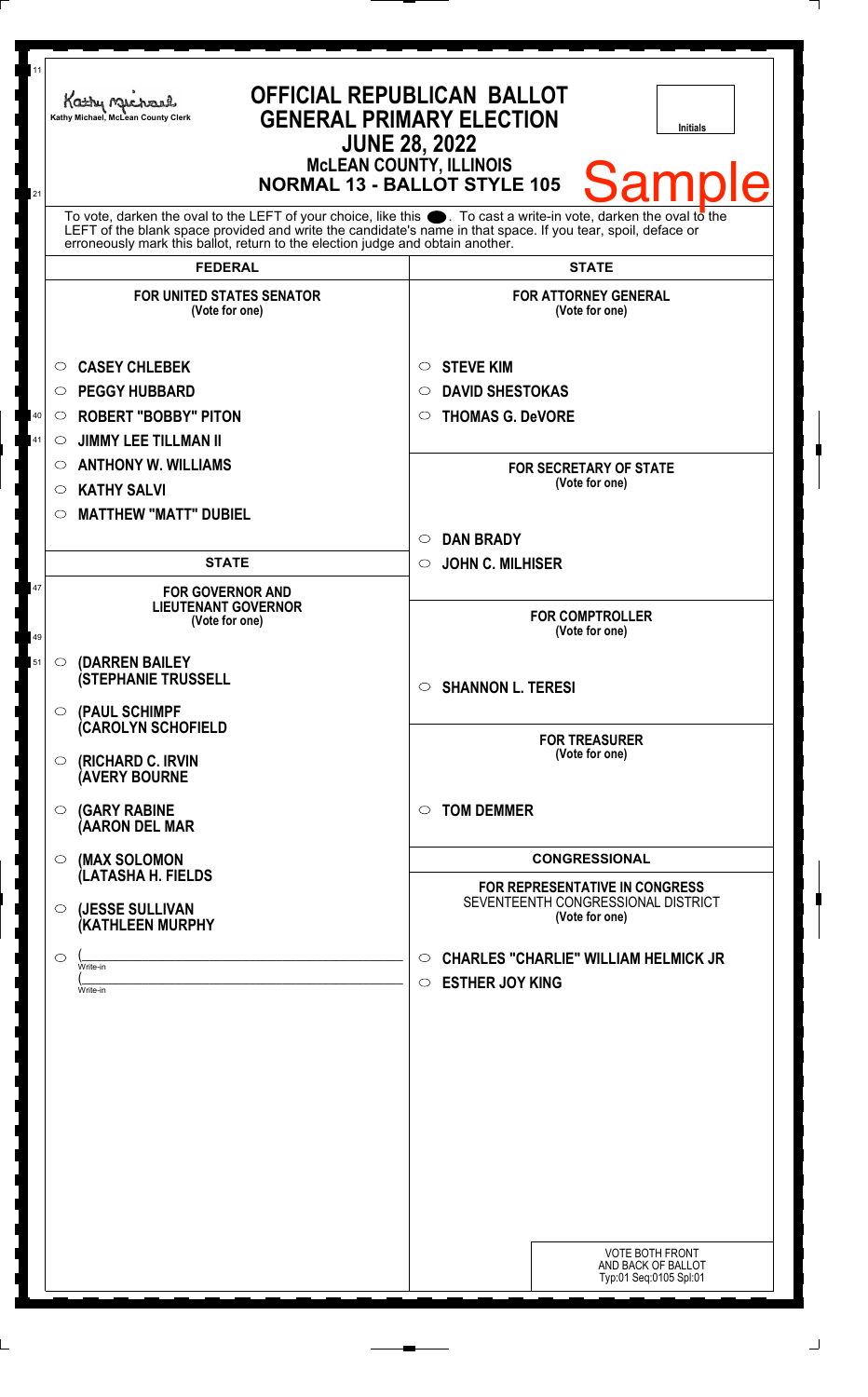|                                                                                                                | <b>OFFICIAL REPUBLICAN BALLOT - GENERAL PRIMARY ELECTION - JUNE 28, 2022</b>                                                        |
|----------------------------------------------------------------------------------------------------------------|-------------------------------------------------------------------------------------------------------------------------------------|
| <b>LEGISLATIVE</b>                                                                                             | <b>JUDICIAL</b>                                                                                                                     |
| <b>FOR STATE SENATOR</b><br>FORTY-SIXTH LEGISLATIVE DISTRICT<br>(Vote for one)                                 | FOR JUDGE OF THE CIRCUIT COURT<br>ELEVENTH JUDICIAL CIRCUIT<br>(To fill the vacancy of the Hon. Scott Drazewski)<br>(Vote for one)  |
| <b>DESI ANDERSON</b><br>$\circ$                                                                                | <b>CARLA BARNES</b><br>$\circ$                                                                                                      |
| <b>REPRESENTATIVE</b>                                                                                          |                                                                                                                                     |
| <b>FOR REPRESENTATIVE</b><br>IN THE GENERAL ASSEMBLY<br>NINETY-FIRST REPRESENTATIVE DISTRICT<br>(Vote for one) | FOR JUDGE OF THE CIRCUIT COURT<br>ELEVENTH JUDICIAL CIRCUIT<br>(To fill the vacancy of the Hon. Paul G. Lawrence)<br>(Vote for one) |
| <b>SCOTT PRESTON</b><br>$\circ$                                                                                | <b>DON KNAPP</b><br>$\circ$                                                                                                         |
| <b>JAMES S. FISHER</b><br>◯                                                                                    | <b>AMY McFARLAND</b><br>$\circ$                                                                                                     |
| <b>COUNTY</b>                                                                                                  | <b>PRECINCT</b>                                                                                                                     |
| <b>FOR COUNTY CLERK</b><br>(Vote for one)                                                                      | FOR PRECINCT COMMITTEEPERSON<br>NORMAL 13<br>(Vote for one)                                                                         |
| <b>KATHY MICHAEL</b><br>$\circ$                                                                                | <b>NO CANDIDATE</b>                                                                                                                 |
| <b>FOR COUNTY TREASURER</b><br>(Vote for one)                                                                  |                                                                                                                                     |
| <b>REBECCA C. McNEIL</b><br>$\circ$                                                                            |                                                                                                                                     |
| <b>FOR COUNTY SHERIFF</b><br>(Vote for one)                                                                    |                                                                                                                                     |
| <b>MATT LANE</b><br>$\bigcirc$                                                                                 |                                                                                                                                     |
| <b>REGIONAL OFFICE</b><br>OF EDUCATION                                                                         |                                                                                                                                     |
| FOR REGIONAL SUPERINTENDENT OF SCHOOLS<br>(DeWITT, LIVINGSTON, LOGAN AND McLEAN COUNTIES)<br>(Vote for one)    |                                                                                                                                     |
| <b>MARK E. JONTRY</b><br>$\bigcirc$                                                                            |                                                                                                                                     |
| <b>COUNTY BOARD</b>                                                                                            |                                                                                                                                     |
| <b>FOR COUNTY BOARD MEMBER</b><br><b>COUNTY BOARD DISTRICT 3</b><br>(Vote for not more than two)               |                                                                                                                                     |
| <b>GEORGE O. WENDT</b><br>$\circ$<br>○ LYNDSAY BLOOMFIELD                                                      |                                                                                                                                     |
|                                                                                                                | YOU HAVE NOW<br><b>COMPLETED VOTING</b>                                                                                             |
|                                                                                                                | <b>VOTE BOTH FRONT</b><br>AND BACK OF BALLOT<br>Typ:01 Seq:0105 Spl:01                                                              |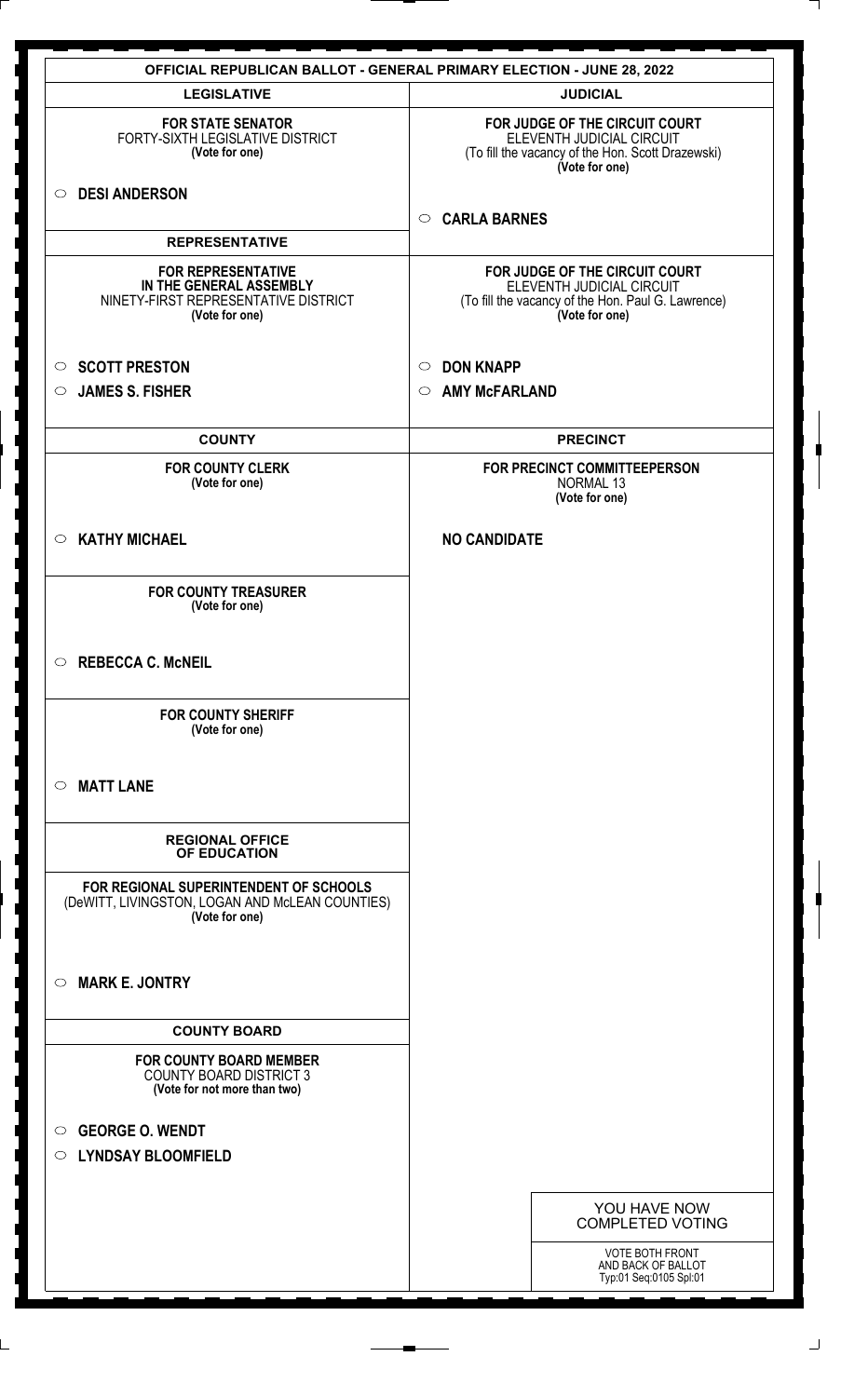| 11<br>21 | <b>OFFICIAL REPUBLICAN BALLOT</b><br>Kathy Michael<br><b>GENERAL PRIMARY ELECTION</b><br>Kathy Michael, McLean County Clerk<br><b>Initials</b><br><b>JUNE 28, 2022</b><br><b>MCLEAN COUNTY, ILLINOIS</b><br><b>Samp</b><br><b>NORMAL 13 - BALLOT STYLE 106</b>                                                         |                                                                                      |
|----------|------------------------------------------------------------------------------------------------------------------------------------------------------------------------------------------------------------------------------------------------------------------------------------------------------------------------|--------------------------------------------------------------------------------------|
|          | To vote, darken the oval to the LEFT of your choice, like this $\bullet$ . To cast a write-in vote, darken the oval to the LEFT of the blank space provided and write the candidate's name in that space. If you tear, spoil, deface<br>erroneously mark this ballot, return to the election judge and obtain another. |                                                                                      |
|          | <b>FEDERAL</b>                                                                                                                                                                                                                                                                                                         | <b>STATE</b>                                                                         |
|          | <b>FOR UNITED STATES SENATOR</b><br>(Vote for one)                                                                                                                                                                                                                                                                     | <b>FOR ATTORNEY GENERAL</b><br>(Vote for one)                                        |
|          | <b>CASEY CHLEBEK</b><br>O                                                                                                                                                                                                                                                                                              | <b>STEVE KIM</b><br>O                                                                |
|          | <b>PEGGY HUBBARD</b><br>◯                                                                                                                                                                                                                                                                                              | <b>DAVID SHESTOKAS</b><br>$\circ$                                                    |
| 40       | <b>ROBERT "BOBBY" PITON</b><br>$\circ$                                                                                                                                                                                                                                                                                 | <b>THOMAS G. DeVORE</b><br>$\circ$                                                   |
| 41       | <b>JIMMY LEE TILLMAN II</b><br>$\circ$                                                                                                                                                                                                                                                                                 |                                                                                      |
|          | <b>ANTHONY W. WILLIAMS</b><br>$\circ$                                                                                                                                                                                                                                                                                  | <b>FOR SECRETARY OF STATE</b>                                                        |
|          | <b>KATHY SALVI</b><br>$\circ$                                                                                                                                                                                                                                                                                          | (Vote for one)                                                                       |
|          | <b>MATTHEW "MATT" DUBIEL</b><br>$\circlearrowright$                                                                                                                                                                                                                                                                    |                                                                                      |
|          |                                                                                                                                                                                                                                                                                                                        | <b>DAN BRADY</b><br>$\circlearrowright$                                              |
|          | <b>STATE</b>                                                                                                                                                                                                                                                                                                           | <b>JOHN C. MILHISER</b><br>$\circ$                                                   |
| 47<br>49 | <b>FOR GOVERNOR AND</b><br><b>LIEUTENANT GOVERNOR</b><br>(Vote for one)                                                                                                                                                                                                                                                | <b>FOR COMPTROLLER</b><br>(Vote for one)                                             |
| 52       | (DARREN BAILEY<br>$\bigcirc$<br><b>(STEPHANIE TRUSSELL</b>                                                                                                                                                                                                                                                             | $\circ$ SHANNON L. TERESI                                                            |
|          | (PAUL SCHIMPF<br>$\bigcirc$<br><b>(CAROLYN SCHOFIELD</b><br>(RICHARD C. IRVIN<br>$\circ$<br><b>(AVERY BOURNE</b>                                                                                                                                                                                                       | <b>FOR TREASURER</b><br>(Vote for one)                                               |
|          | <b>(GARY RABINE</b><br>$\circ$<br>(AARON DEL MAR                                                                                                                                                                                                                                                                       | <b>TOM DEMMER</b><br>$\circ$                                                         |
|          | (MAX SOLOMON<br>$\circ$                                                                                                                                                                                                                                                                                                | <b>CONGRESSIONAL</b>                                                                 |
|          | (LATASHA H. FIELDS<br>(JESSE SULLIVAN<br>$\circ$<br>(KATHLEEN MURPHY                                                                                                                                                                                                                                                   | FOR REPRESENTATIVE IN CONGRESS<br>SIXTEENTH CONGRESSIONAL DISTRICT<br>(Vote for one) |
|          |                                                                                                                                                                                                                                                                                                                        |                                                                                      |
|          | $\circ$<br>Write-in                                                                                                                                                                                                                                                                                                    | <b>DARIN LaHOOD</b><br>O<br><b>WALT PETERS</b><br>$\circ$                            |
|          | Write-in                                                                                                                                                                                                                                                                                                               | <b>JOANNE GUILLEMETTE</b><br>$\circ$                                                 |
|          |                                                                                                                                                                                                                                                                                                                        | <b>MICHAEL REBRESH</b><br>$\circ$                                                    |
|          |                                                                                                                                                                                                                                                                                                                        |                                                                                      |
|          |                                                                                                                                                                                                                                                                                                                        |                                                                                      |
|          |                                                                                                                                                                                                                                                                                                                        |                                                                                      |
|          |                                                                                                                                                                                                                                                                                                                        |                                                                                      |
|          |                                                                                                                                                                                                                                                                                                                        |                                                                                      |
|          |                                                                                                                                                                                                                                                                                                                        |                                                                                      |
|          |                                                                                                                                                                                                                                                                                                                        |                                                                                      |
|          |                                                                                                                                                                                                                                                                                                                        |                                                                                      |
|          |                                                                                                                                                                                                                                                                                                                        | <b>VOTE BOTH FRONT</b><br>AND BACK OF BALLOT<br>Typ:01 Seq:0106 Spl:01               |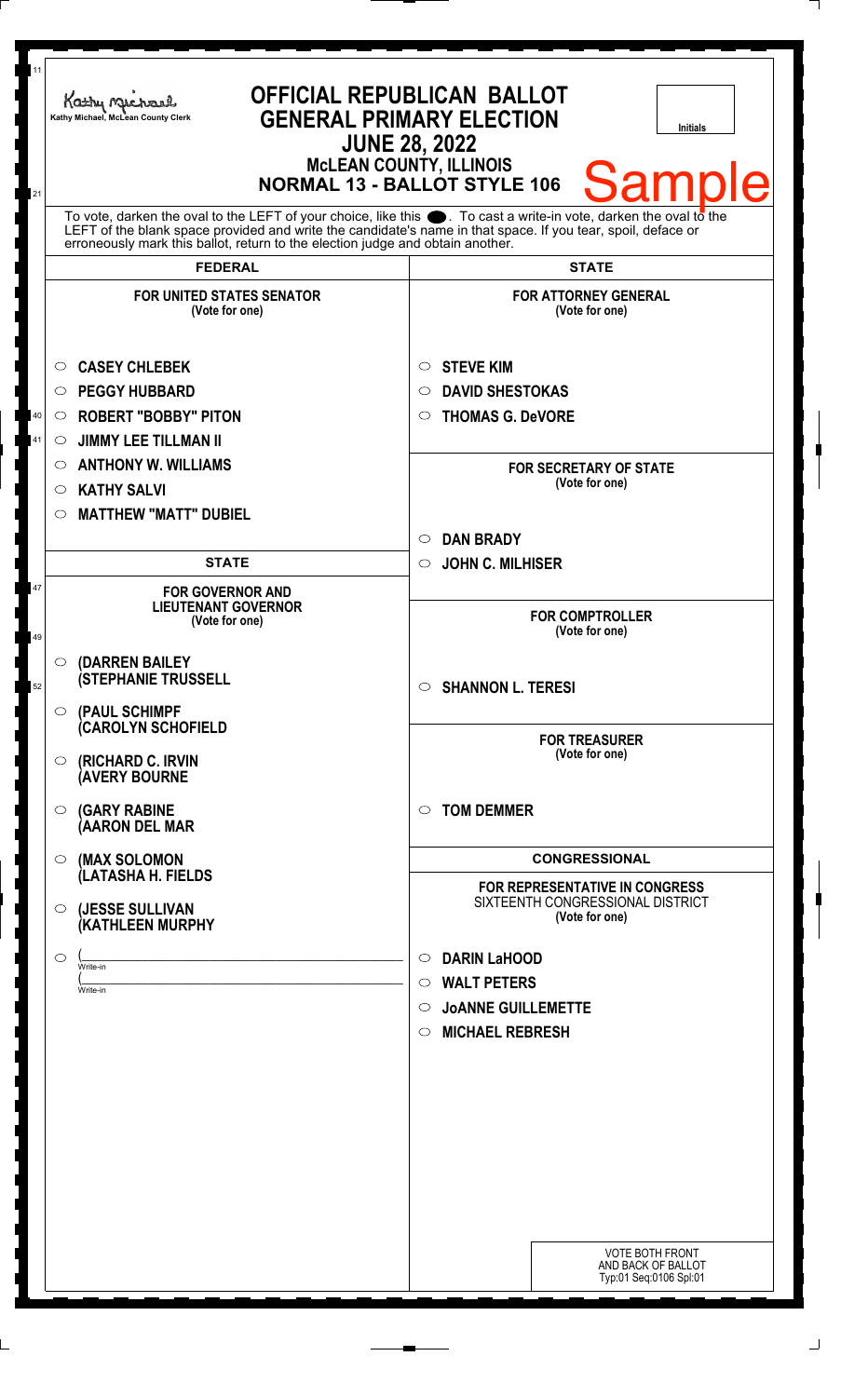|                                                                                                                | <b>OFFICIAL REPUBLICAN BALLOT - GENERAL PRIMARY ELECTION - JUNE 28, 2022</b>                                                        |
|----------------------------------------------------------------------------------------------------------------|-------------------------------------------------------------------------------------------------------------------------------------|
| <b>LEGISLATIVE</b>                                                                                             | <b>JUDICIAL</b>                                                                                                                     |
| <b>FOR STATE SENATOR</b><br>FORTY-SIXTH LEGISLATIVE DISTRICT<br>(Vote for one)                                 | FOR JUDGE OF THE CIRCUIT COURT<br>ELEVENTH JUDICIAL CIRCUIT<br>(To fill the vacancy of the Hon. Scott Drazewski)<br>(Vote for one)  |
| <b>DESI ANDERSON</b><br>$\circ$                                                                                | <b>CARLA BARNES</b><br>$\circ$                                                                                                      |
| <b>REPRESENTATIVE</b>                                                                                          |                                                                                                                                     |
| <b>FOR REPRESENTATIVE</b><br>IN THE GENERAL ASSEMBLY<br>NINETY-FIRST REPRESENTATIVE DISTRICT<br>(Vote for one) | FOR JUDGE OF THE CIRCUIT COURT<br>ELEVENTH JUDICIAL CIRCUIT<br>(To fill the vacancy of the Hon. Paul G. Lawrence)<br>(Vote for one) |
| <b>SCOTT PRESTON</b><br>$\circ$                                                                                | <b>DON KNAPP</b><br>$\circ$                                                                                                         |
| <b>JAMES S. FISHER</b><br>$\circ$                                                                              | <b>AMY McFARLAND</b><br>$\circ$                                                                                                     |
| <b>COUNTY</b>                                                                                                  | <b>PRECINCT</b>                                                                                                                     |
| <b>FOR COUNTY CLERK</b><br>(Vote for one)                                                                      | FOR PRECINCT COMMITTEEPERSON<br><b>NORMAL 13</b><br>(Vote for one)                                                                  |
| <b>KATHY MICHAEL</b><br>$\circ$                                                                                | <b>NO CANDIDATE</b>                                                                                                                 |
| <b>FOR COUNTY TREASURER</b><br>(Vote for one)                                                                  |                                                                                                                                     |
| <b>REBECCA C. McNEIL</b><br>$\circ$                                                                            |                                                                                                                                     |
| <b>FOR COUNTY SHERIFF</b><br>(Vote for one)                                                                    |                                                                                                                                     |
| <b>MATT LANE</b><br>$\bigcirc$                                                                                 |                                                                                                                                     |
| <b>REGIONAL OFFICE</b><br>OF EDUCATION                                                                         |                                                                                                                                     |
| FOR REGIONAL SUPERINTENDENT OF SCHOOLS<br>(DeWITT, LIVINGSTON, LOGAN AND McLEAN COUNTIES)<br>(Vote for one)    |                                                                                                                                     |
| <b>MARK E. JONTRY</b><br>$\circ$                                                                               |                                                                                                                                     |
| <b>COUNTY BOARD</b>                                                                                            |                                                                                                                                     |
| <b>FOR COUNTY BOARD MEMBER</b><br><b>COUNTY BOARD DISTRICT 4</b><br>(Vote for not more than two)               |                                                                                                                                     |
| <b>JERRY KLINKNER</b><br>$\circ$                                                                               |                                                                                                                                     |
| <b>STEVE HARSH</b><br>$\circ$                                                                                  |                                                                                                                                     |
|                                                                                                                | YOU HAVE NOW<br><b>COMPLETED VOTING</b>                                                                                             |
|                                                                                                                | <b>VOTE BOTH FRONT</b><br>AND BACK OF BALLOT<br>Typ:01 Seq:0106 Spl:01                                                              |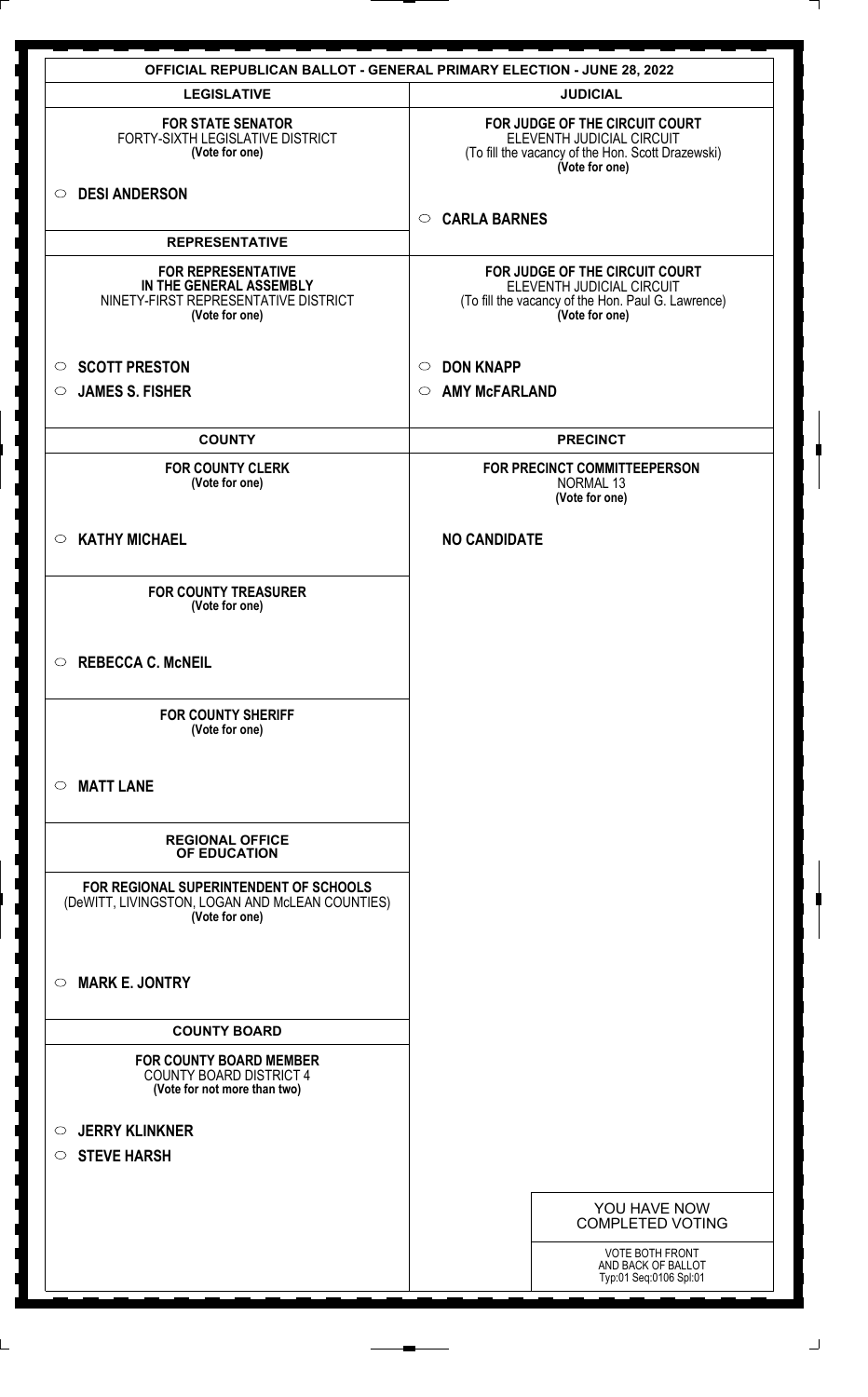| 11<br>21                                                                                                                                                                                                                                                                                                               | <b>OFFICIAL REPUBLICAN BALLOT</b><br>Kathy Michael<br><b>GENERAL PRIMARY ELECTION</b><br>Kathy Michael, McLean County Clerk<br><b>Initials</b><br><b>JUNE 28, 2022</b><br><b>McLEAN COUNTY, ILLINOIS</b><br><b>Samp</b><br><b>NORMAL 13 - BALLOT STYLE 107</b> |                                                                                                        |
|------------------------------------------------------------------------------------------------------------------------------------------------------------------------------------------------------------------------------------------------------------------------------------------------------------------------|----------------------------------------------------------------------------------------------------------------------------------------------------------------------------------------------------------------------------------------------------------------|--------------------------------------------------------------------------------------------------------|
| To vote, darken the oval to the LEFT of your choice, like this $\bullet$ . To cast a write-in vote, darken the oval to the LEFT of the blank space provided and write the candidate's name in that space. If you tear, spoil, deface<br>erroneously mark this ballot, return to the election judge and obtain another. |                                                                                                                                                                                                                                                                |                                                                                                        |
|                                                                                                                                                                                                                                                                                                                        | <b>FEDERAL</b><br><b>FOR UNITED STATES SENATOR</b><br>(Vote for one)                                                                                                                                                                                           | <b>STATE</b><br><b>FOR ATTORNEY GENERAL</b><br>(Vote for one)                                          |
| 40<br>41                                                                                                                                                                                                                                                                                                               | <b>CASEY CHLEBEK</b><br>$\circ$<br><b>PEGGY HUBBARD</b><br>$\circ$<br><b>ROBERT "BOBBY" PITON</b><br>$\circ$<br><b>JIMMY LEE TILLMAN II</b><br>O                                                                                                               | <b>STEVE KIM</b><br>$\circ$<br><b>DAVID SHESTOKAS</b><br>$\circ$<br><b>THOMAS G. DeVORE</b><br>$\circ$ |
|                                                                                                                                                                                                                                                                                                                        | <b>ANTHONY W. WILLIAMS</b><br>$\circ$<br><b>KATHY SALVI</b><br>$\circ$                                                                                                                                                                                         | <b>FOR SECRETARY OF STATE</b><br>(Vote for one)                                                        |
|                                                                                                                                                                                                                                                                                                                        | <b>MATTHEW "MATT" DUBIEL</b><br>$\circ$<br><b>STATE</b>                                                                                                                                                                                                        | <b>DAN BRADY</b><br>$\circ$<br><b>JOHN C. MILHISER</b><br>$\circ$                                      |
| 47<br>49                                                                                                                                                                                                                                                                                                               | <b>FOR GOVERNOR AND</b><br><b>LIEUTENANT GOVERNOR</b><br>(Vote for one)                                                                                                                                                                                        | <b>FOR COMPTROLLER</b><br>(Vote for one)                                                               |
| 53                                                                                                                                                                                                                                                                                                                     | <b>(DARREN BAILEY)</b><br>$\circ$<br><b>(STEPHANIE TRUSSELL</b><br>(PAUL SCHIMPF<br>$\circ$                                                                                                                                                                    | $\circ$ SHANNON L. TERESI                                                                              |
|                                                                                                                                                                                                                                                                                                                        | <b>(CAROLYN SCHOFIELD</b><br>(RICHARD C. IRVIN<br>$\circ$<br><b>(AVERY BOURNE</b>                                                                                                                                                                              | <b>FOR TREASURER</b><br>(Vote for one)                                                                 |
|                                                                                                                                                                                                                                                                                                                        | <b>(GARY RABINE</b><br>$\circ$<br>(AARON DEL MAR                                                                                                                                                                                                               | <b>TOM DEMMER</b><br>$\bigcirc$                                                                        |
|                                                                                                                                                                                                                                                                                                                        | (MAX SOLOMON<br>$\circ$<br>(LATASHA H. FIELDS                                                                                                                                                                                                                  | <b>CONGRESSIONAL</b><br>FOR REPRESENTATIVE IN CONGRESS<br>SIXTEENTH CONGRESSIONAL DISTRICT             |
|                                                                                                                                                                                                                                                                                                                        | (JESSE SULLIVAN<br>$\circ$<br>(KATHLEEN MURPHY<br>$\circ$                                                                                                                                                                                                      | (Vote for one)<br><b>DARIN LaHOOD</b><br>$\circ$                                                       |
|                                                                                                                                                                                                                                                                                                                        | Write-in<br>Write-in                                                                                                                                                                                                                                           | $\circ$ WALT PETERS<br>$\circ$ JOANNE GUILLEMETTE<br><b>MICHAEL REBRESH</b><br>$\circ$                 |
|                                                                                                                                                                                                                                                                                                                        |                                                                                                                                                                                                                                                                | <b>VOTE BOTH FRONT</b><br>AND BACK OF BALLOT<br>Typ:01 Seq:0107 Spl:01                                 |